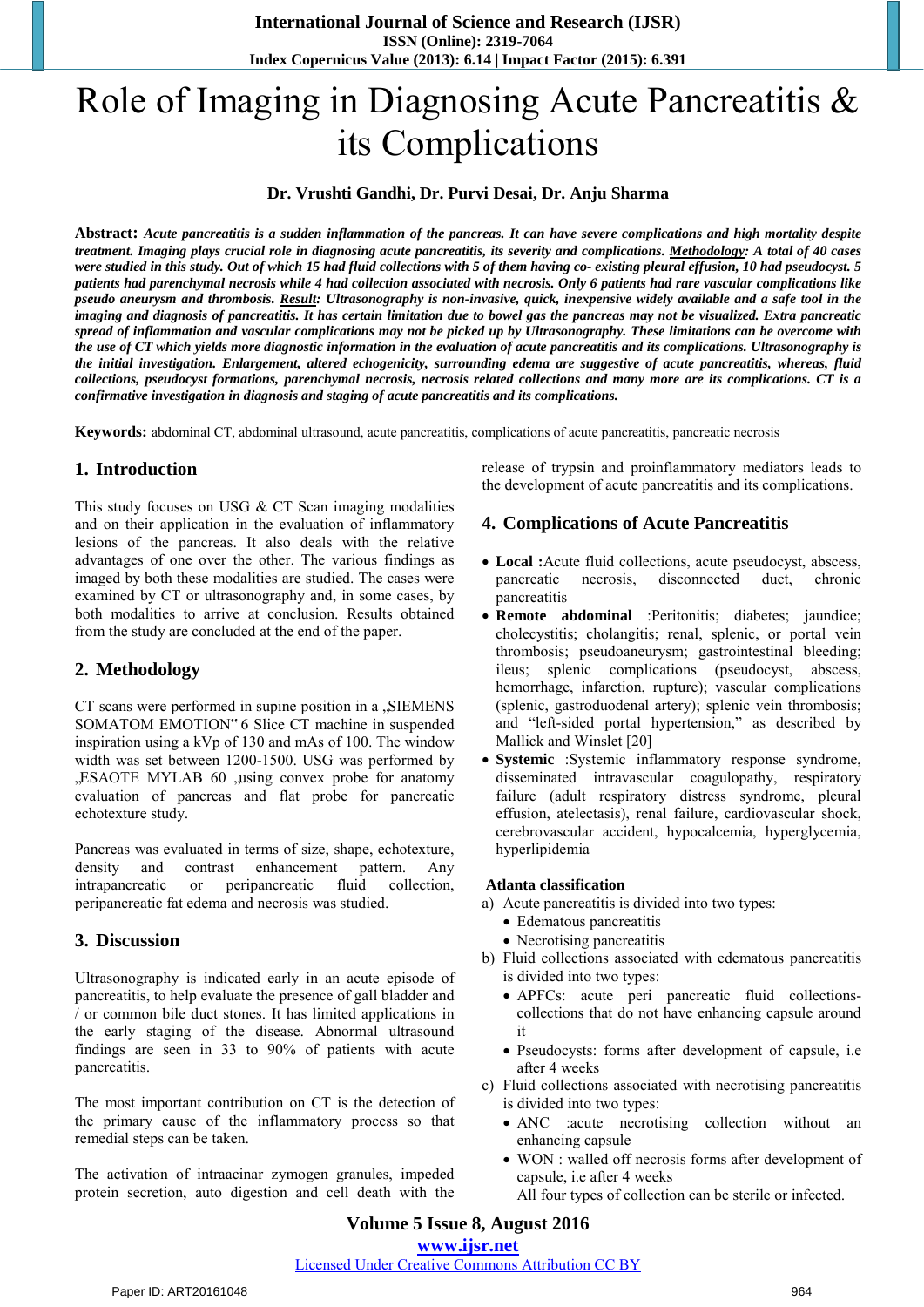Most important distinction between collections is presence of non liquefied material.

| <b>Modified CT Severity Index in Acute Pancreatitis</b> |                   |                             |
|---------------------------------------------------------|-------------------|-----------------------------|
| <b>Pancreatic Inflammation</b>                          | <b>Pancreatic</b> | <b>Extrapancreatic</b>      |
|                                                         | <b>Necrosis</b>   | complications               |
| 0. Normal pancreas                                      | 0. None           | 2. One or more of pleural   |
| 2. Intrinsic pancreatic                                 | $2. < 30\%$       | effusion, ascites, vascular |
| abnormality with or without                             |                   | complications,              |
| inflammatory changes in                                 |                   | parenchymal                 |
| peripancreatic fat                                      |                   | complications and/or        |
| 4. Pancreatic or                                        | $4. > 30\%$       | gastrointestinal            |
| peripancreatic fluid                                    |                   | involvement                 |
| collection or peripancreatic                            |                   |                             |
| fat necrosis                                            |                   |                             |
| Total score: 0-2 Mild, 4-6 Moderate, 8-10 Severe        |                   |                             |

#### **Acute necrotising pancreatitis**



**Bulky Pancreas** 





Pancreas (arrow) enhanced uniformly after contrast administration, thus showing no evidence of necrosis.



Unenhanced CT scan shows large pancreatic pseudocyst (*arrow*) that is compressing and displacing stomach anteriorly (*arrowhead*).



CT of 40-year-old man with partial superior mesenteric vein thrombosis complicating acute pancreatitis. CT scan shows filling defect in superior mesenteric vein (*arrowhead*).

# **5. Summary**

Ultrasonography is non-invasive, quick, inexpensive widely available and a safe tool in the imaging and diagnosis of pancreatitis. It has certain limitation due to bowel gas the pancreas may not be visualized. Extra pancreatic spread of inflammation and vascular complications may not be picked up by Ultrasonography. These limitations are overcome with the use of CT which yields more diagnostic information in the evaluation of both acute and chronic pancreatitis.

Alcohol forms a major cause of pancreatitis. Pain abdomen in epigastrium is main complaint in pancreatitis. Ultrasonography is the initial investigation. Enlargement, altered echogenicity, surrounding edema are suggestive of acute pancreatitis, whereas, calcification, ductal dilatation and atrophy are suggestive of chronic pancreatitis. CT is a confirmative investigation in diagnosis and staging of Acute or Chronic pancreatitis.

## **6. Conclusion**

Maximum number of cases was between 16—62 years of age. Pain abdomen in the epigastrium and periumblical region radiating to the back, nausea and vomiting were the most frequent presenting complaints. Ultrasonography visualized pancreas on about 70% patients whereas CT visualized pancreas in 100% patients. Alteration in the size and echogenicity were the most common ultrasonography

**Volume 5 Issue 8, August 2016 www.ijsr.net** Licensed Under Creative Commons Attribution CC BY